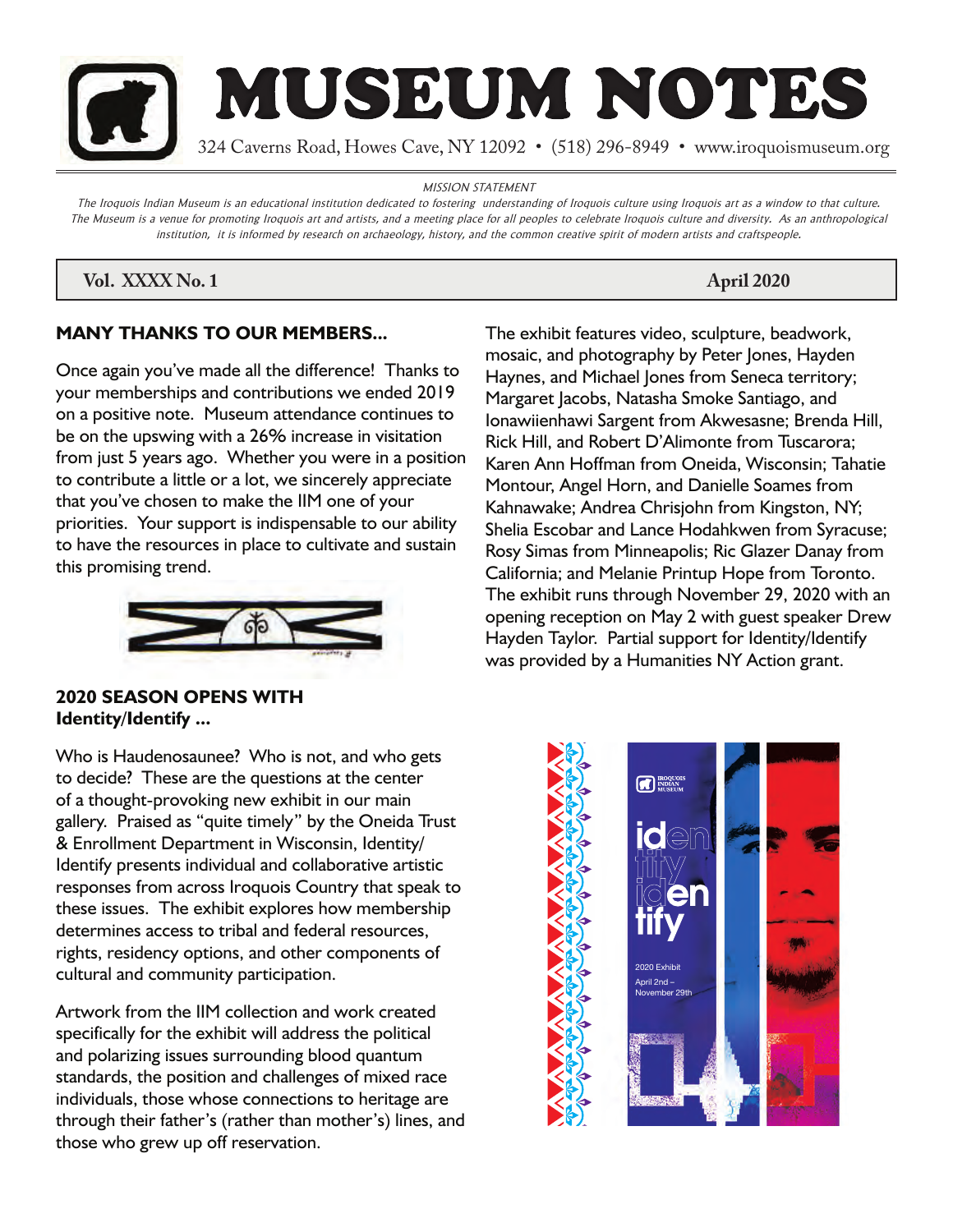#### **WELCOME CASSANDRA MILLER...**

Little Boy has a new staff person to supervise! After a rigorous and rewarding search the Iroquois Museum offered the position of Marketing & Community Relations Manager to Cassandra Miller of Oneonta, NY. Cassandra is a seasoned communications professional with broad experience in the arts and skills applicable to the challenges of the IIM. Formerly, she worked as an arts publicist, a writer and entertainment editor, and a public relations manager. In her most recent position at Motor House Arts in Baltimore Cassandra was responsible for overseeing and developing social media and marketing campaigns, media contacts, and strategic partnerships. She graduated from Boston University with a major in Journalism and a minor in Art History.

In addition to her position at the Museum, Cassandra maintains a teaching position in English and Communication at SUNY Oneonta. Outside of her (now even busier!) professional life, she enjoys "performing in, reviewing, and attending theater productions; playing volleyball; seeing live music and art shows; exploring new areas of upstate New York; and looking at Havanese puppies on Instagram." Asked what she anticipates enjoying most about her new position, she responded, "Helping raise awareness of all of the wonderful programs and resources at the museum, as well as learning more about the Iroquois." You'll hear much more about Cassandra's creative ideas for promotion and reaching new audiences as we swing into our season.



*Cassandra*

#### **CALENDAR OF EVENTS 2020...**

- Sat. April 18 from 10 to 4 Early Technology Day
- Sat. May 2 from 1 to 4 Opening Reception for "Identity/Identify"
- May 30 June 14 Cobleskill-Richmondville Student Art Exhibit.
- Sun., June 7 from 2 to  $4 -$  Opening reception for Cobleskill-Richmondville Student Art Exhibit
- Sat., July 11 Echoes of Tradition: Social Dancers
- Sat., July 18 Echoes of Tradition: Artist Demo Anna Thompson – moccasin making & beadwork
- Sat., July 25 Echoes of Tradition: Artist Demo Jamie Jacobs - porcupine quillwork
- Sat., Aug. 1 Echoes of Tradition: Social Dancers
- Fri, August 7 from 5 to 9 Roots, Rhythm & Ale. Featuring The Rubber Band, & the blues harmonica, guitar & original music of Mike Jones & Kari Kennedy
- Sat., August 8 Echoes of Tradition: Artist Demo Marilynn Hill – the art of fingerweaving
- Sun., August 9 Fingerweaving with Marilynn Hill. **Registration & workshop fee required.**
- Sat., August 29 Echoes of Tradition: Artist Demo - Teio Elijah - traditional Haudenosaunee outfits.
- Sept. 5 & 6 39th Annual Iroquois Indian Festival *These events are made possible by the New York State Council on the Arts with the support of Governor Andrew Cuomo and the New York State Legislature, Humanities New York, Poets & Writers, and friends and members of the Iroquois Indian Museum.*

### **ANY LIBRARY FANS OUT THERE? ...**

If you're like most of us you probably love your local library. And, if you're reading this, it's likely you also value our educational value as a museum. Did you know that we offer library passes that can be checked out by library patrons for visits to the Iroquois Museum in the same way they check out books? Each year, with the exception of Cobleskill and Middleburgh (which we provide complementary passes to), many of our regional libraries purchase these passes out of their library budgets to share with their patrons. If you're looking for a way to support your local library, give something back to your community, and benefit the Museum all with one action, this might be the ticket! 2020 Family Passes are \$35, admit 2 adults and up to 5 children, and are good for one year. For information on how you can sponsor a library pass, please give us a call at 518.296.8949 or email us at info@iroquoismuseum.org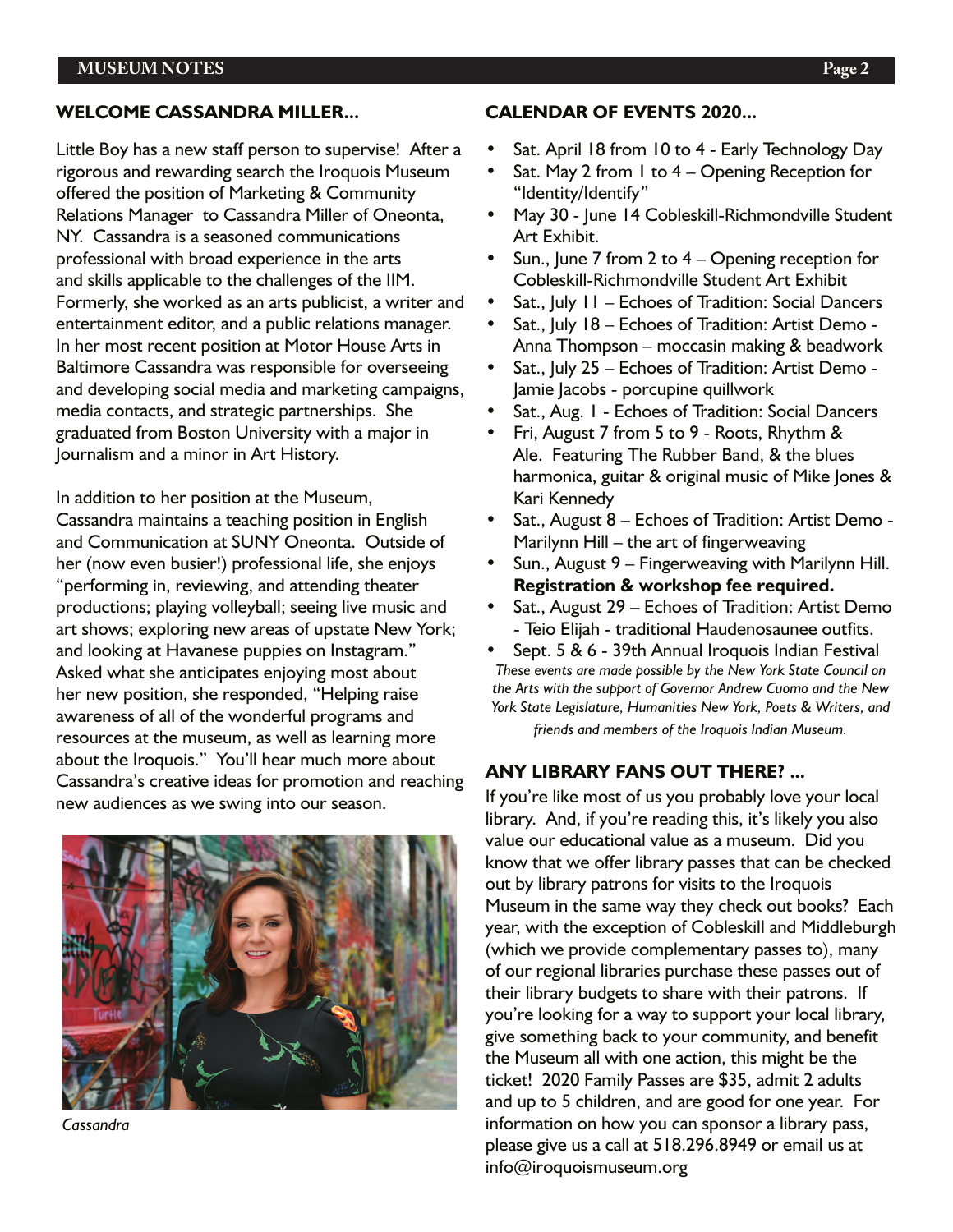#### **MUSEUM NOTES** Page 3

#### **OPENING RECEPTION FOR Identity/Identify...**

Mark your calendars! The IIM will host an opening reception for our new exhibit on Saturday May 2 from 1 – 4 pm. Join us to meet Robert D'Alimonte, Andrea Chrisjohn, Danielle Soames and some of the other artists whose boldly direct work is showcased in the exhibit. Reception will also feature special guest speaker Drew Hayden Taylor. Taylor is an award winning writer, journalist, and playwright whose works speak to his experience as a mixed race individual and the role of humor in negotiating difficult issues such as tribal membership, colonization, and adoption. He resides on Curve Lake First Nations in Ontario, Canada.

Self-described as a 21st Century storyteller, Drew's credits include over 70 plays, numerous nonfiction books (including Confessions of a Blue-Eyed Ojibwa and Funny You Don't Look Like One), and a performance at Kennedy Center in Washington, DC. A small selection of his multiple accomplishments include the production of Redskins, Tricksters, and Puppy Stew, a documentary on native humor for the National Film Board of Canada and the co-creation of Mixed Blessings, a television comedy series on APTN (Aboriginal Peoples Television Network) in Canada. As always, delectable refreshments and pleasant company will be part of the day. Drew's presentation is funded in part by Poets & Writers with public funds from the New York State Council on the Arts with the support of Governor Andrew Cuomo and the New York State Legislature.







*Jim working a test pit.*

#### **VOLUNTEER SPOTLIGHT...**

Each spring we highlight one of the IIM's most important assets – the core of irreplaceable volunteers who assist with research, cataloging, gift shop inventory, building and trail maintenance, and school programs. This issue is dedicated to volunteer Jim Chant of Albany, NY. Jim joined the Museum in 1981 and worked with co-founder, Dr. John Ferguson, on the first formal excavations of the Schoharie Mohawk Site south of Middleburgh, NY. Since that time Jim has been involved with all of the IIM's archaeological investigations accumulating enough hours to earn him the IIM's rarely awarded Gold Bear (over 1000 hours). Jim is a longtime member of the Van Epps-Hartley Chapter of the NY State Archaeological Association and, in the 1970's and 80's, assisted with the professional excavation of Fort Paris, north of Palatine Bridge, NY. In 2002, he retired from his position as an elementary school teacher for Albany City Schools. After 35 years of teaching, lim jokes that he knew it was time to step down when one of his students announced, "my grandmother had you as a teacher!" Jim served on the IIM board from 2002 to 2012. He can be found most Wednesdays pursuing his ongoing interest in unraveling the mysteries of the original inhabitants of what is now New York State. Thank you Jim for all that you've contributed to our knowledge and success through the years.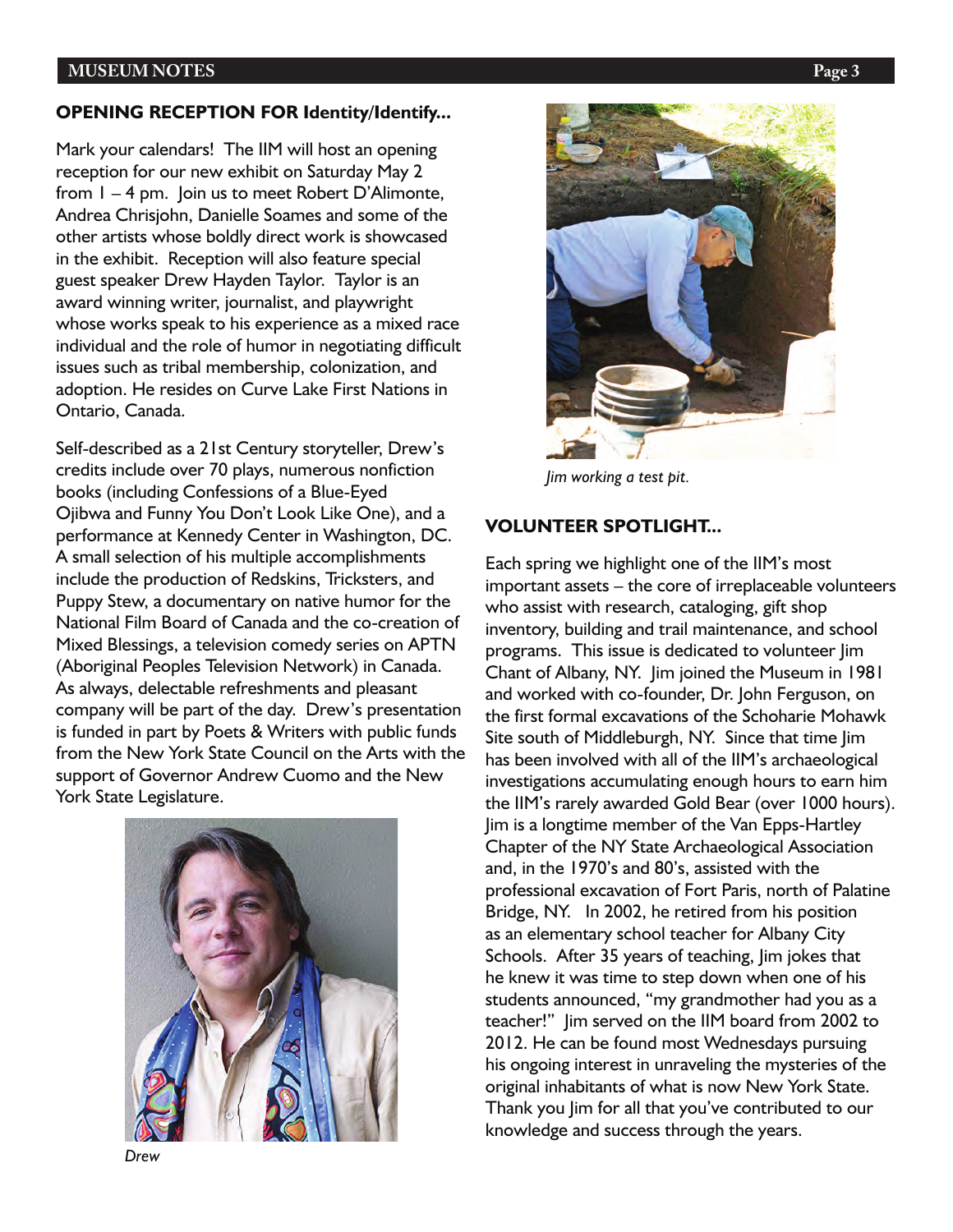### **ARCHEOLOGY DEPARTMENT NEWS...**

In late October 2019 a high-water table, with resulting flooded test units stopped all fieldwork, so the Archaeology Department volunteers backfilled all excavated test units and put the Smith Garden Site to bed for the winter.

Beginning in early January 2020, volunteers from the Museum's Archaeology Department began to meet weekly at the Museum. The Department had previously accepted a large collection of prehistoric and historic artifacts, on a long-term loan from Landmark Archaeological Associates. Landmark had been hired by Constitution Pipeline to investigate a variety of river plain sites along the proposed natural gas pipeline corridor extending from Central Bridge to the Binghamton area to determine if any cultural resources would be impacted if the pipeline were to be built in this area. This collection was loaned to us to add to our knowledge of the area surrounding the Early Archaic Haviland Site located west of Cobleskill where the Department and Cobleskill College had jointly conducted an archaeological field school during the 1990s. For the past two months the Department's volunteers have inventoried literally thousand of artifacts from this collection to both glean information from this collection as well as repackage all of the tools, fire cracked rock and debitage (tool manufacturing debris) contained in the collection. A small portion of this collection will be cataloged into the Museum's permanent collection, while the remainder will be stored.

The artifacts collected from the 2019 field season conducted on the Smith Garden Site near Central Bridge are also being inventoried and studied with a report due out in early April covering this work.

Since we have so many new volunteer members in the Department, several short illustrated talks are being presented during our Wednesday work days at the Museum this winter. Topics covered are earlier field work on the Westheimer Knoll (Schoharie Mohawk) village near Middleburgh and later field work on the Strontium Mine Site,



My work on completing my paper, "The Prehistory of Schoharie County" is coming along well with a great deal of support from our Director, Stephie Shultes who is supplying digitized photographs and Archaeology Department volunteer Karen Putnam who is entering the digitized photos into the report and providing general editing of the report contents as it develops. This report will be essentially done and available by mid-year as an unpublished manuscript for anyone interested in our rich history of the Schoharie County area prior to the arrival of the first Europeans.

Finally, we will continue to support Michele Troutman, a Doctoral candidate from SUNY-Binghamton, in her research of the lithics and manufacturing techniques used in producing the many oval thin chert preforms found on the Haviland Site during the field school jointly held by the Museum and SUNY-Cobleskill during the 1990s.

*Submitted by Fred Stevens, March 6, 2020*



*Little Boy is resting up so he's ready for opening day!*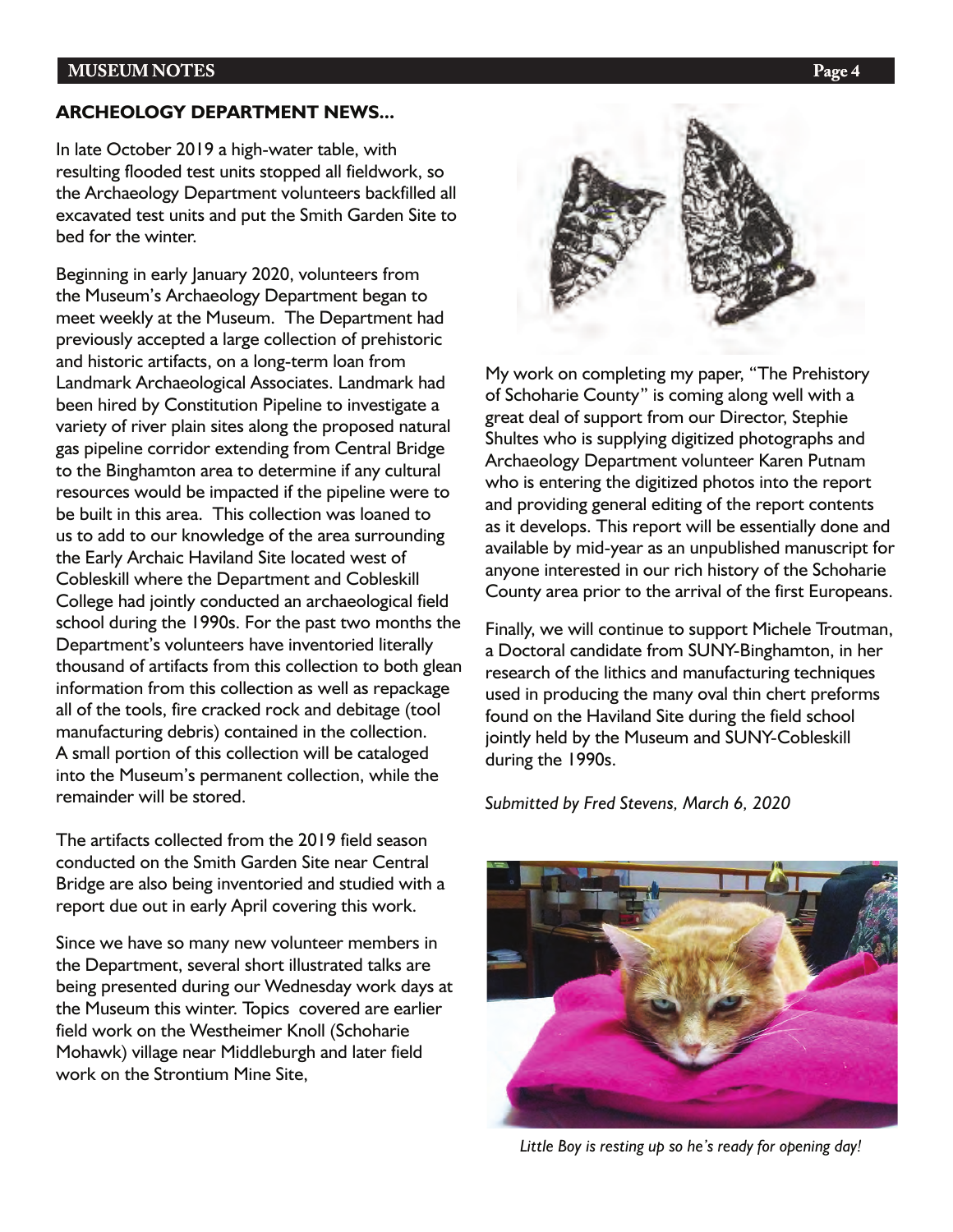# **FINANCIAL STATEMENT 2019**

The Iroquois Indian Museum is a not-for-profit 501(c)3 corporation. Funding comes from individual & business contributions, memberships, grants, foundations, admissions, shop sales, benefits and events, and investment income.

|                                       | Jan - Dec 19 |  |
|---------------------------------------|--------------|--|
| <b>Support &amp; Revenue</b>          |              |  |
| <b>Admissions</b>                     | \$44,000.00  |  |
| <b>Contributions</b>                  | \$147,700.00 |  |
| <b>Festivals</b>                      | \$13,150.00  |  |
| <b>Grants</b>                         | \$29,100.00  |  |
| <b>Membership</b>                     | \$21,100.00  |  |
| Shop                                  | \$44,400.00  |  |
| Other                                 | \$9,050.00   |  |
| <b>TOTAL SUPPORT &amp; REVENUE</b>    | \$308,500.00 |  |
| <b>Operating Expense</b>              |              |  |
| <b>Artist Honorarium &amp; Travel</b> | \$12,000.00  |  |
| <b>Interest on Mortgages</b>          | \$14,865.00  |  |
| <b>Principal on Mortgages</b>         | \$12,950.00  |  |
| Payroll                               | \$122,500.00 |  |
| Utilities/Repairs/Maintenance         | \$16,800.00  |  |
| Shop                                  | \$25,580.00  |  |
| Insurance                             | \$13,600.00  |  |
| <b>Public Relations</b>               | \$9,200.00   |  |
| <b>Contractual Services</b>           | \$7,625.00   |  |
| Other                                 | \$25,925.00  |  |
| <b>TOTAL OPERATING EXPENSES</b>       | \$261,220.00 |  |

We want to share with our members our annual financial statement. Fifty-five percent of our 2019 income came from memberships and contributions, nine percent from competitive state and federal grants, and the remaining from earned income such as admissions, shop sales and special events. As you can see our members are an important source of financial support for the Museum through their contributions, membership fees and other expenditures. In 2019 we began a multi-year funding initiative to support our educational programs. We received a \$30,000 grant from the Nicholas Juried Family Foundation, \$30,000 from the A. Lindsay and Olive B. O'Connor Foundation, and a \$15,000 grant from a private donor.

We receive no annual commitment of support from the county, state or federal government. Our Endowment at the end of 2019 was valued at \$349,800. Should it be necessary to cover expenses we can draw up to 5% in a particular year of its appreciated value. The Board elected to withdraw \$5,000 from the Endowment for staff bonuses in 2019.

Forty seven percent of our expense is for payroll. We have a staff of eight, five of whom work three days a week. Three are seasonal workers. Eleven percent of our expense is the principle and interest for our mortgage. The remaining forty-two percent pays for visiting artists, researching and mounting yearly exhibitions, promotion, insurance, utilities and maintenance, etc.

The trustees are very appreciative of a staff that is dedicated to educating the public and promoting Iroquois creativity. Trustees work with the staff to assist in projects and fund-raising. The yearly exhibitions and public programs are all professionally conceived and presented.

Volunteers are essential to the Museum and allow us to have a productive archeology department and busy education programs for school children. We are currently attempting to increase the number of volunteers to assist the Museum in many areas of our operation. If you are interested in learning more about the Museum's finances, please contact Steph Shultes at info@iroquoismuseum.org.